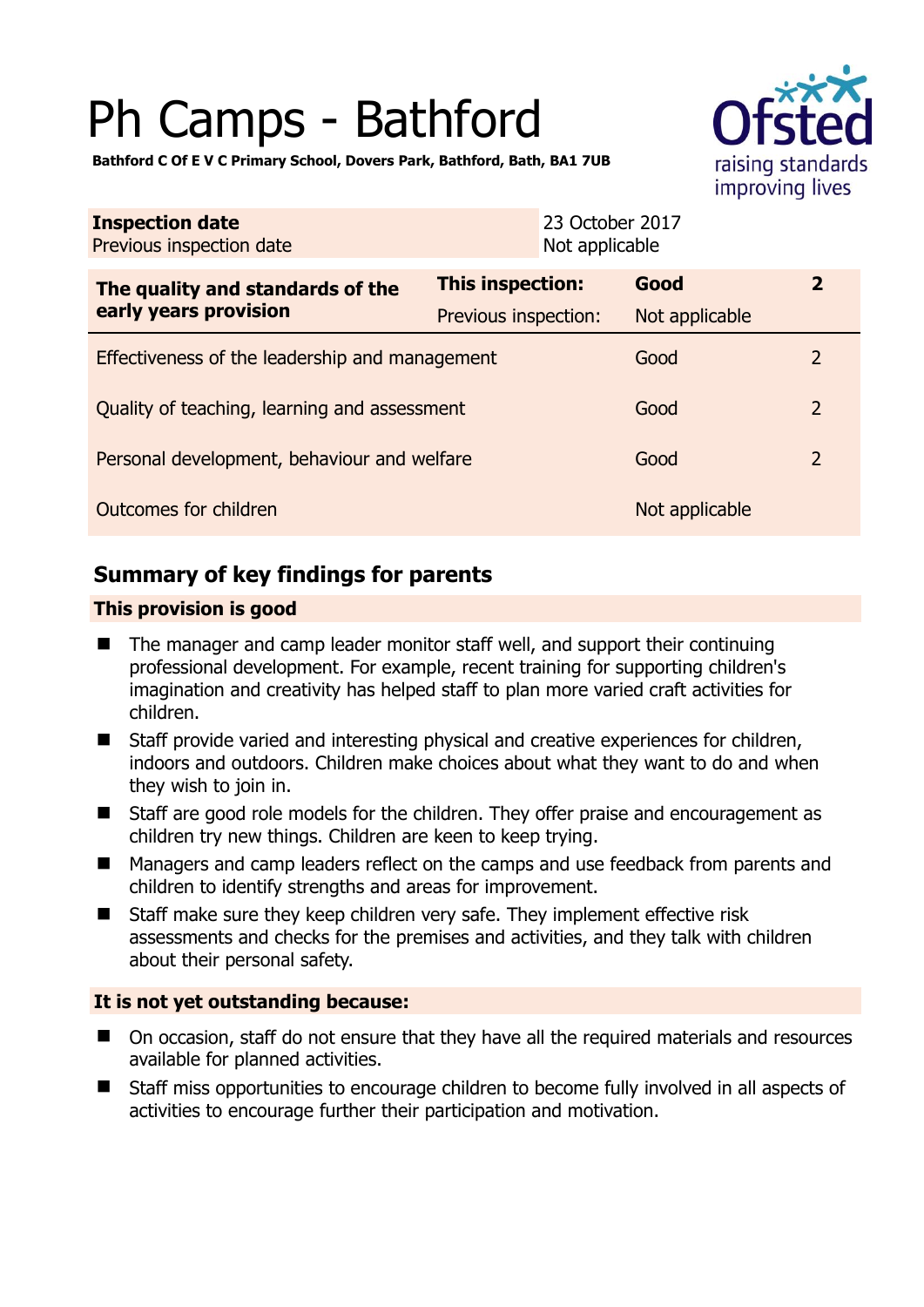# **What the setting needs to do to improve further**

#### **To further improve the quality of the early years provision the provider should:**

- make sure the resources for planned activities have been checked and are available to the children
- $\blacksquare$  increase children's involvement in planning and setting up activities, to support their engagement and motivation further.

### **Inspection activities**

- The inspector observed the quality of play and interactions, indoors and outdoors.
- The inspector held a leadership and management meeting with the manager.
- The inspector carried out a joint evaluation of children's engagement in activities with the manager.
- $\blacksquare$  The inspector spoke with the manager, staff and the children at appropriate times during the inspection.
- The inspector sampled paperwork, including policies and procedures, planning and evaluations.

**Inspector**  Anita McKelvey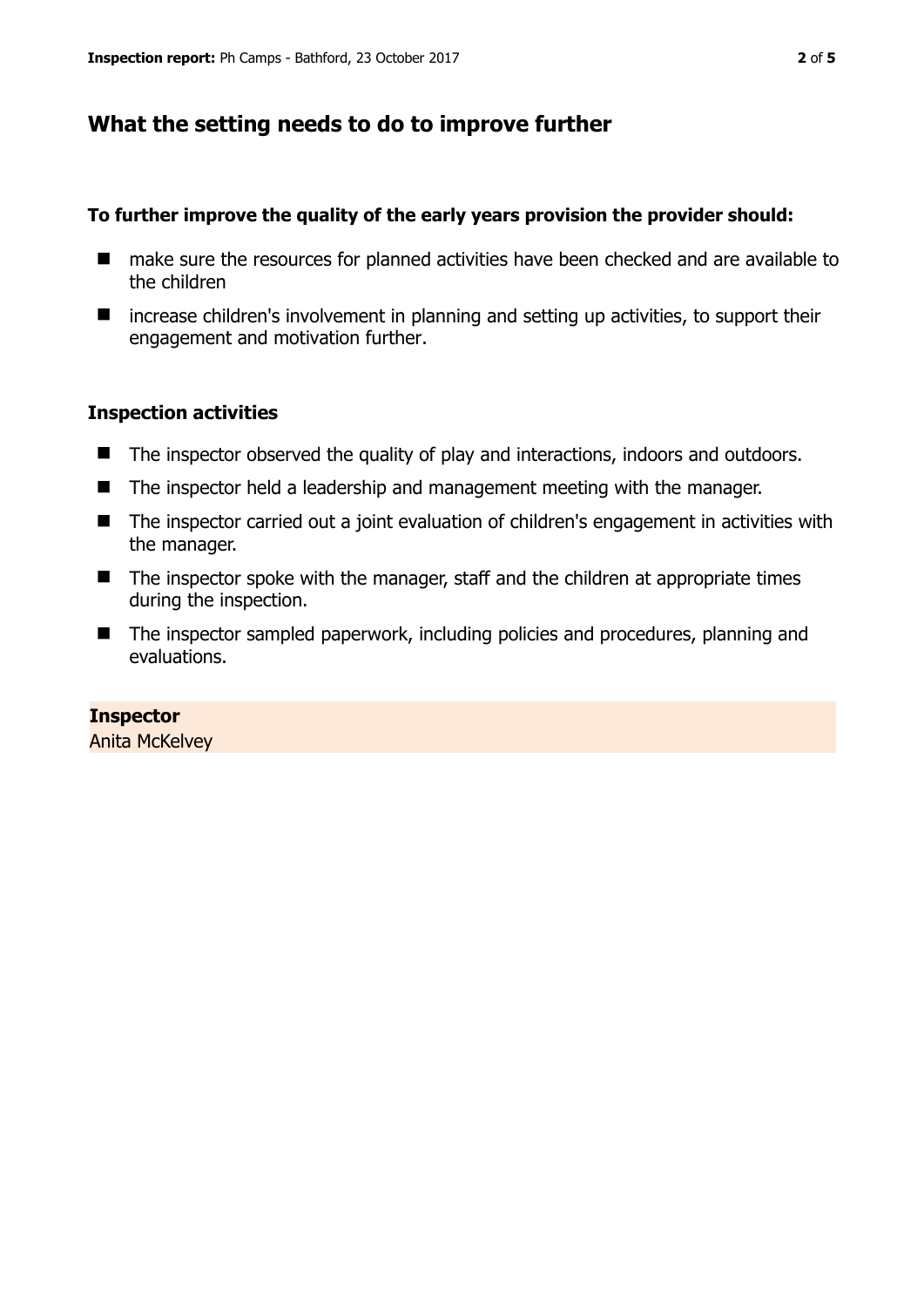## **Inspection findings**

#### **Effectiveness of the leadership and management is good**

The manager evaluates quality and makes changes to help improve the provision. For example, they have decided to introduce feedback questionnaires for the children to help them find out more about what children enjoy about the overall camp experiences, rather than just the daily comments. They plan to use this to develop the provision and include children's ideas more widely. The manager makes sure staff have appropriate qualifications and uses thorough inductions and encouragement, to extend skills and knowledge. Recent training about how to keep vulnerable children safe has supported staff in understanding fully how to act on concerns about the welfare of a child. Arrangements for safeguarding are effective.

#### **Quality of teaching, learning and assessment is good**

Staff provide a welcoming environment for the children, greeting them enthusiastically and encouraging them to make friends. For instance, as they play a warm-up game, throwing a ball to each other, the children say their name and tell everyone their favourite colour. Staff participate well with the children, and provide them with plenty of encouragement. For example, as children play a game of football they join in, kicking the ball to others, offer suggestions about where children need to move and celebrate enthusiastically when someone scores a goal. Staff provide a range of arts and crafts, and physical, activities. Children enjoy being creative. For example, they eagerly follow instructions to fold paper into a 'swan' and have fun colouring them in. Children enjoy exploring outdoors, including using climbing or balancing equipment, chasing games and finding natural materials.

#### **Personal development, behaviour and welfare are good**

Staff quickly get to know the children and help them feel secure. For example, younger children share toys with staff, and are keen to tell them about what they like and can do. Staff teach the children about keeping safe. For example, at the start of camp they talk with children about safety procedures and rules, fire evacuation, using the toilet and other appropriate boundaries. Children's behaviour is good. Older children show care and consideration for younger children. For instance, they help them to hide and then get back to 'base' during a game of hide and seek outdoors. Staff talk with the children about healthy options for food and drink. They encourage children to be aware of when they need to have a drink after running around. Children follow safety rules well. For example, they stop playing immediately and come to staff, when staff say the safety words. Children are kind to others, including offering comfort when they hurt themselves.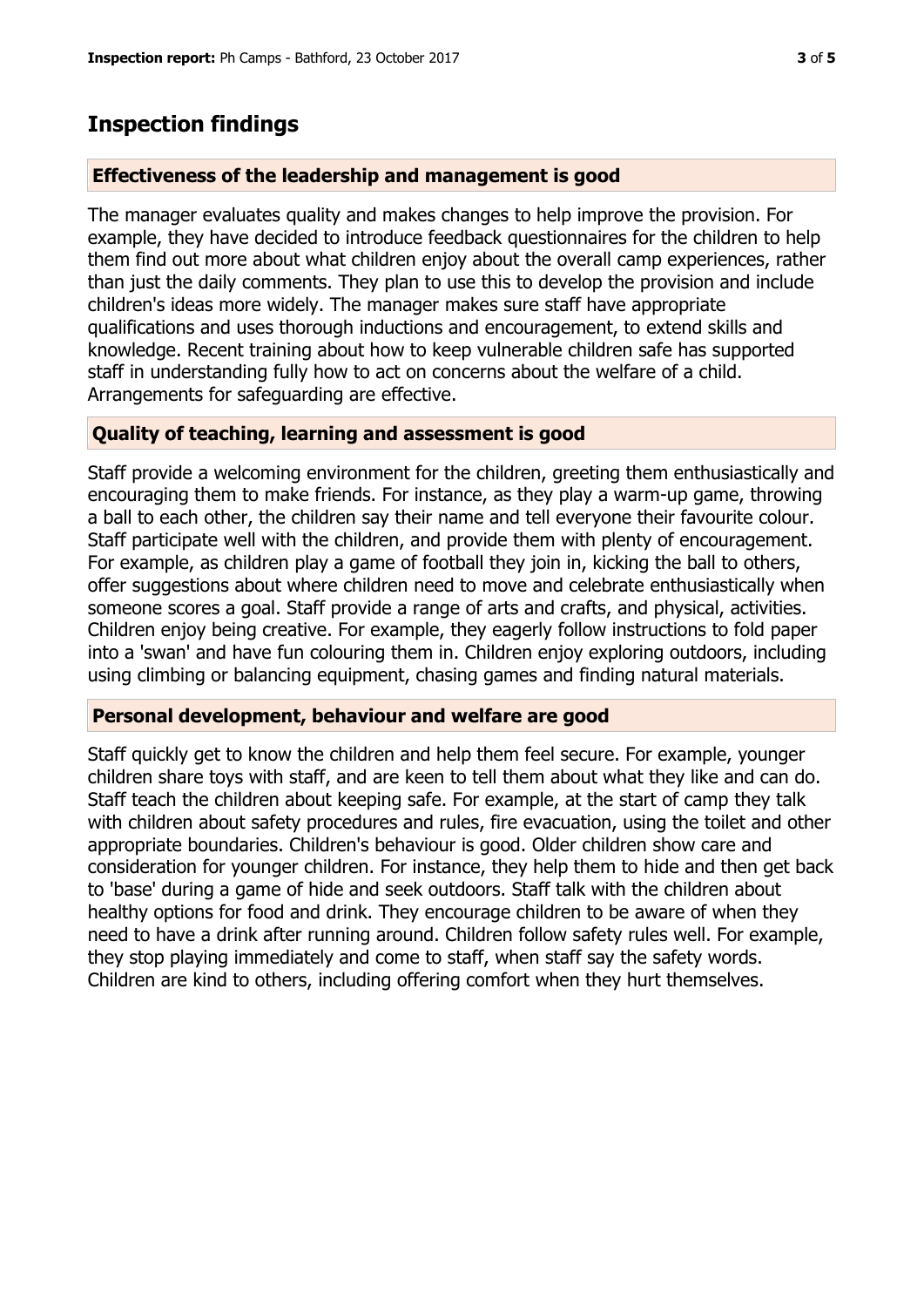# **Setting details**

| Unique reference number                             | EY550857                                               |  |
|-----------------------------------------------------|--------------------------------------------------------|--|
| <b>Local authority</b>                              | Bath & NE Somerset                                     |  |
| <b>Inspection number</b>                            | 1110864                                                |  |
| <b>Type of provision</b>                            | Out of school provision                                |  |
| Day care type                                       | Childcare - Non-Domestic                               |  |
| <b>Registers</b>                                    | Early Years Register, Compulsory Childcare<br>Register |  |
| Age range of children                               | $5 - 8$                                                |  |
| <b>Total number of places</b>                       | 30                                                     |  |
| Number of children on roll                          | 1                                                      |  |
| <b>Name of registered person</b>                    | PH Camps Ltd                                           |  |
| <b>Registered person unique</b><br>reference number | RP550772                                               |  |
| Date of previous inspection                         | Not applicable                                         |  |
| <b>Telephone number</b>                             | 01225 701830                                           |  |

PH Camps registered in August 2017. It operates from Bathford C Of E V C Primary School in Bath. The camps run from 8am to 4pm on Monday to Friday during every school holiday, except Christmas holidays.

This inspection was carried out by Ofsted under sections 49 and 50 of the Childcare Act 2006 on the quality and standards of provision that is registered on the Early Years Register. The registered person must ensure that this provision complies with the statutory framework for children's learning, development and care, known as the early years foundation stage.

Any complaints about the inspection or the report should be made following the procedures set out in the guidance 'Complaints procedure: raising concerns and making complaints about Ofsted', which is available from Ofsted's website: www.gov.uk/government/organisations/ofsted. If you would like Ofsted to send you a copy of the guidance, please telephone 0300 123 4234, or email enquiries@ofsted.gov.uk.